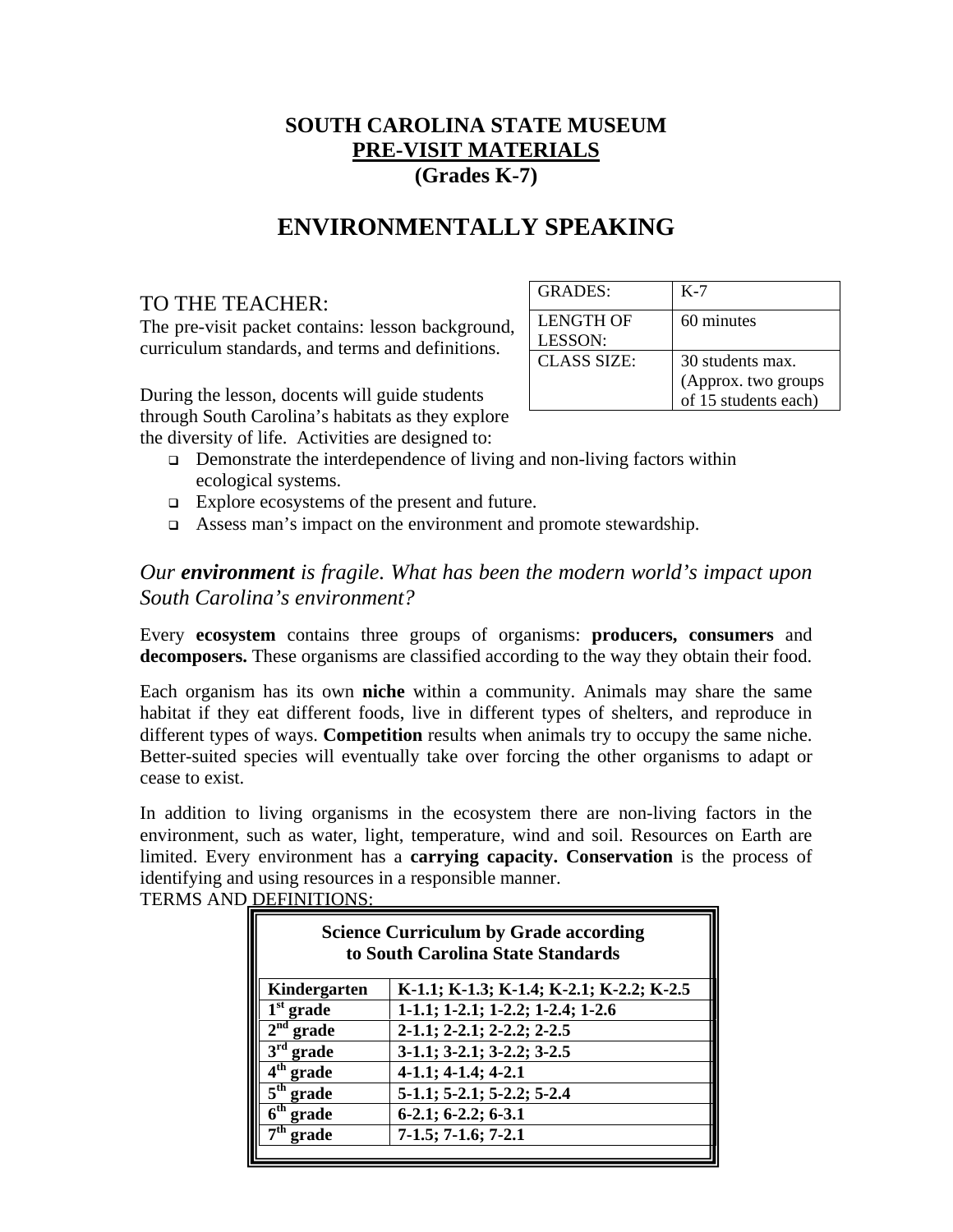- 1. **ecosystem** An area in which living organisms and non-living factors interact to exchange energy and materials
- 2. **community** All of the living organisms within a given ecosystem.
- 3. **habitat** An organism's home; where it lives and satisfies all other needs for survival.
- 4. **macro-habitat** The entire area that surrounds an organism (example: swamp).
- 5. **micro-habitat** That smaller part of habitat where the organism spends most of its time (example: a slug is usually in and around rotting leaves).
- 6. **niche** The role of an organism in the community.
- 7. **environment** Living and non-living surroundings of an organism that influences its behavior, adaptations and survival.
- 8. **biotic factors** Differences in various habitats that depend on living life factors such as plants, animals or fungi.
- 9. **abiotic factors** Differences in various habitats that depend on non-living factors such as the wind, humidity, or light.
- 10. **diversity** The variety of species in the environment or the variety of environments of themselves.
- 11. **ecology** Study of relationships among organisms and between them and their physical environment.
- 12. **interdependence** Relying on actions or existence of other populations for survival… working together with or preying upon a variety of organisms for food, protection or transportation.
- 13. **autotroph** Any organism that derives energy from sunlight or inorganic materials.
- 14. **heterotroph** Any organism that cannot make its own food but relies on other organisms to do so.
- 15. **producer** An organism, usually a green plant, that can produce its own food from inorganic sources.
- 16. **consumer** An organism that lives by feeding on other organisms.
- 17. **decomposer** An organism that breaks down the remains of dead animals and plants into simpler organic substances.